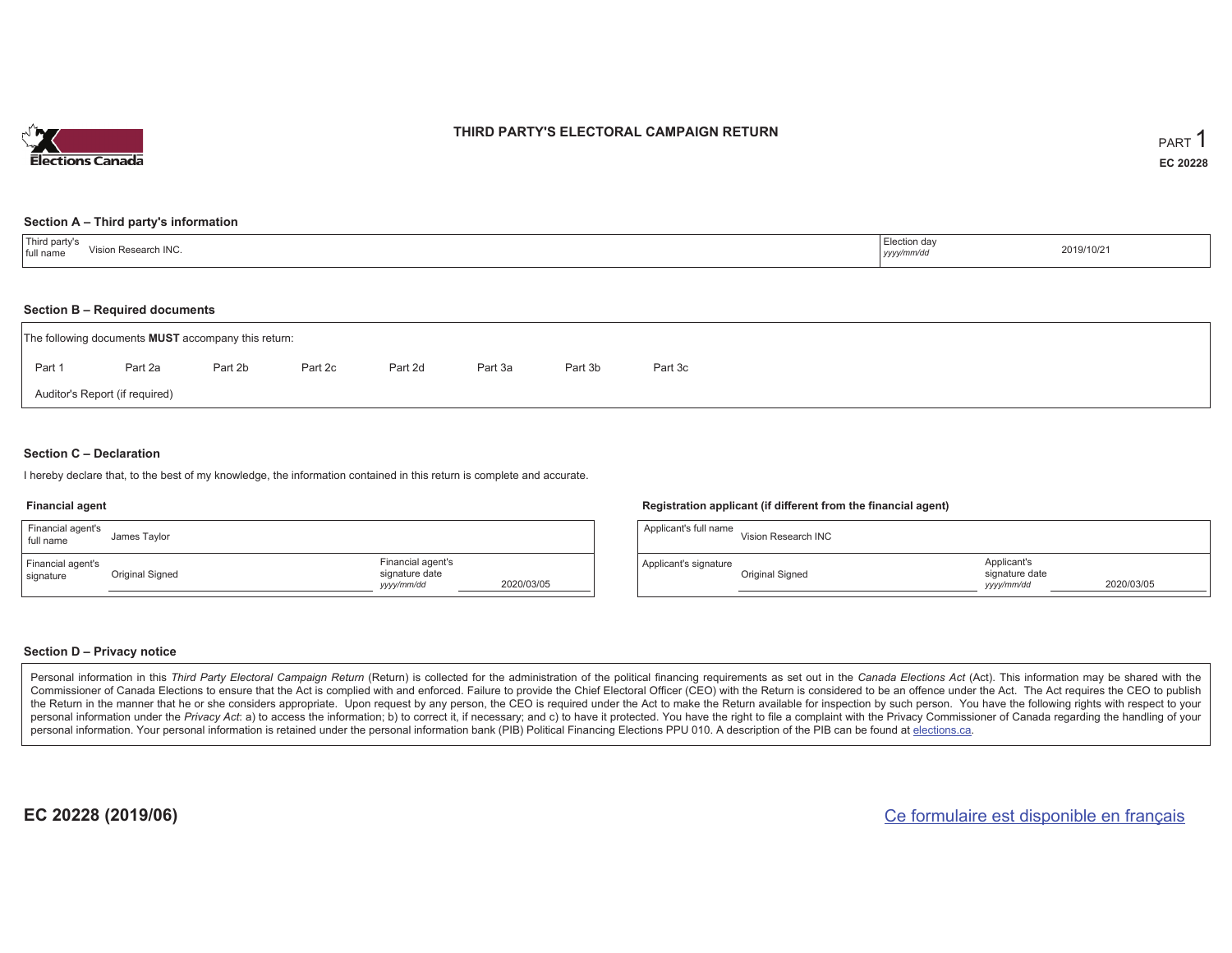

## **THIRD PARTY'S ELECTORAL CAMPAIGN RETURN HIRD PARTY'S ELECTORAL CAMPAIGN RETURN<br>Statement of monetary contributions received PART 2a**

**EC 20228**

| No.                                                                                 | Full name | <b>Street</b><br>no.                                   | <b>Street</b> | Apt. | City | Prov./<br>Terr. | Postal<br>code | Date<br>received<br>yyyy/mm/dd                                                 | Individual | <b>Business /</b><br>Commercial<br>organization | Government   | Trade union  | Corporation<br>without share<br>capital | Unincorporated<br>organization or<br>association |
|-------------------------------------------------------------------------------------|-----------|--------------------------------------------------------|---------------|------|------|-----------------|----------------|--------------------------------------------------------------------------------|------------|-------------------------------------------------|--------------|--------------|-----------------------------------------|--------------------------------------------------|
|                                                                                     |           |                                                        |               |      |      |                 |                |                                                                                | \$         | \$                                              | $\mathsf{s}$ | $\mathbf{s}$ | \$                                      | \$                                               |
|                                                                                     |           |                                                        |               |      |      |                 |                |                                                                                |            |                                                 |              |              |                                         |                                                  |
|                                                                                     |           |                                                        |               |      |      |                 |                |                                                                                |            |                                                 |              |              |                                         |                                                  |
|                                                                                     |           |                                                        |               |      |      |                 |                |                                                                                |            |                                                 |              |              |                                         |                                                  |
|                                                                                     |           |                                                        |               |      |      |                 |                |                                                                                |            |                                                 |              |              |                                         |                                                  |
|                                                                                     |           |                                                        |               |      |      |                 |                |                                                                                |            |                                                 |              |              |                                         |                                                  |
|                                                                                     |           |                                                        |               |      |      |                 |                |                                                                                |            |                                                 |              |              |                                         |                                                  |
|                                                                                     |           |                                                        |               |      |      |                 |                |                                                                                |            |                                                 |              |              |                                         |                                                  |
|                                                                                     |           |                                                        |               |      |      |                 |                |                                                                                |            |                                                 |              |              |                                         |                                                  |
|                                                                                     |           |                                                        |               |      |      |                 |                |                                                                                |            |                                                 |              |              |                                         |                                                  |
|                                                                                     |           |                                                        |               |      |      |                 |                |                                                                                |            |                                                 |              |              |                                         |                                                  |
|                                                                                     |           |                                                        |               |      |      |                 |                |                                                                                |            |                                                 |              |              |                                         |                                                  |
|                                                                                     |           |                                                        |               |      |      |                 |                |                                                                                |            |                                                 |              |              |                                         |                                                  |
|                                                                                     |           |                                                        |               |      |      |                 |                |                                                                                |            |                                                 |              |              |                                         |                                                  |
|                                                                                     |           |                                                        |               |      |      |                 |                |                                                                                |            |                                                 |              |              |                                         |                                                  |
|                                                                                     |           |                                                        |               |      |      |                 |                |                                                                                |            |                                                 |              |              |                                         |                                                  |
|                                                                                     |           |                                                        |               |      |      |                 |                | Totals carried forward from previous page \$                                   |            |                                                 |              |              |                                         |                                                  |
|                                                                                     |           |                                                        |               |      |      |                 |                | Total amount of monetary contributions by contributors who gave over \$200 (A) | 0.00       |                                                 |              |              |                                         |                                                  |
|                                                                                     |           | Number of contributors who gave over \$200<br>$\Omega$ |               |      |      |                 |                |                                                                                |            |                                                 |              |              |                                         |                                                  |
| Total amount of monetary contributions by contributors who gave \$200 or less $(B)$ |           |                                                        |               |      |      |                 |                |                                                                                |            | 0.00                                            |              |              |                                         |                                                  |
|                                                                                     |           | Number of contributors who gave \$200 or less          | $\Omega$      |      |      |                 |                |                                                                                |            |                                                 |              |              |                                         |                                                  |
|                                                                                     |           | Total amount of all monetary contributions (A+B)       | 0.00          |      |      |                 |                |                                                                                |            |                                                 |              |              |                                         |                                                  |
|                                                                                     |           |                                                        |               |      |      |                 |                | Number of contributors who gave monetary contributions                         | $\Omega$   |                                                 |              |              |                                         |                                                  |
|                                                                                     |           |                                                        |               |      |      |                 |                |                                                                                |            |                                                 |              |              |                                         |                                                  |

| Third<br>  part |  | 110/2<br>ZU P<br>the contract of the contract of the contract of the contract of the contract of<br>,,,,, | aut |
|-----------------|--|-----------------------------------------------------------------------------------------------------------|-----|
|-----------------|--|-----------------------------------------------------------------------------------------------------------|-----|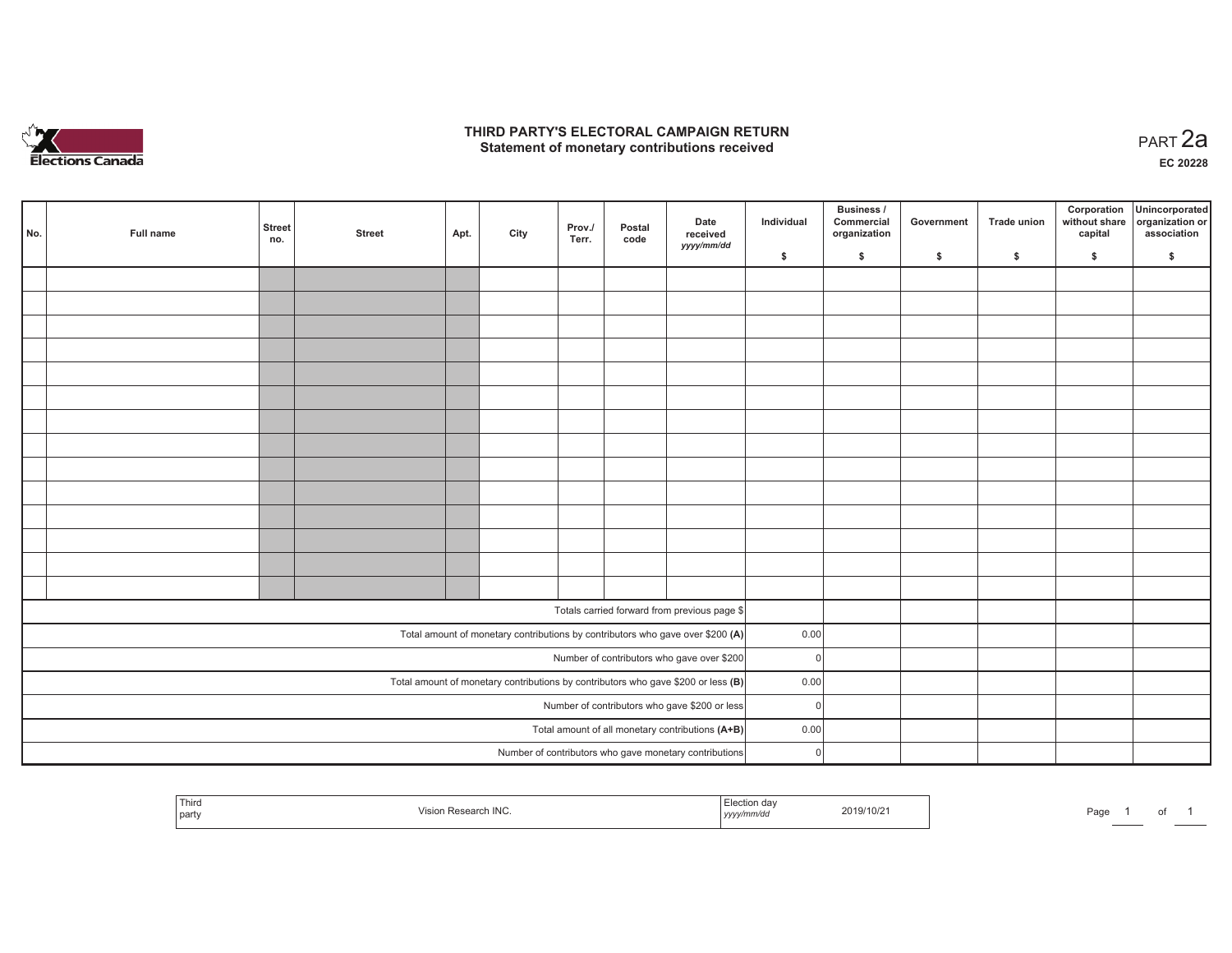

## **THIRD PARTY'S ELECTORAL CAMPAIGN RETURN**  THIRD PARTY'S ELECTORAL CAMPAIGN RETURN<br>Statement of non-monetary contributions received

|                                                      | No.                                                                                     | Full name | <b>Street</b><br>no.                          | <b>Street</b> | Apt. | City | Prov./<br>Terr. | Postal<br>code | Date<br>received<br>yyyy/mm/dd                             | Individual   | <b>Business /</b><br>Commercial<br>organization | Government   | Trade union | Corporation<br>capital | Unincorporated<br>without share organization or<br>association |
|------------------------------------------------------|-----------------------------------------------------------------------------------------|-----------|-----------------------------------------------|---------------|------|------|-----------------|----------------|------------------------------------------------------------|--------------|-------------------------------------------------|--------------|-------------|------------------------|----------------------------------------------------------------|
|                                                      |                                                                                         |           |                                               |               |      |      |                 |                |                                                            | \$           | \$                                              | $\mathsf{s}$ | \$          | \$                     | \$                                                             |
|                                                      |                                                                                         |           |                                               |               |      |      |                 |                |                                                            |              |                                                 |              |             |                        |                                                                |
|                                                      |                                                                                         |           |                                               |               |      |      |                 |                |                                                            |              |                                                 |              |             |                        |                                                                |
|                                                      |                                                                                         |           |                                               |               |      |      |                 |                |                                                            |              |                                                 |              |             |                        |                                                                |
|                                                      |                                                                                         |           |                                               |               |      |      |                 |                |                                                            |              |                                                 |              |             |                        |                                                                |
|                                                      |                                                                                         |           |                                               |               |      |      |                 |                |                                                            |              |                                                 |              |             |                        |                                                                |
|                                                      |                                                                                         |           |                                               |               |      |      |                 |                |                                                            |              |                                                 |              |             |                        |                                                                |
|                                                      |                                                                                         |           |                                               |               |      |      |                 |                |                                                            |              |                                                 |              |             |                        |                                                                |
|                                                      |                                                                                         |           |                                               |               |      |      |                 |                |                                                            |              |                                                 |              |             |                        |                                                                |
|                                                      |                                                                                         |           |                                               |               |      |      |                 |                |                                                            |              |                                                 |              |             |                        |                                                                |
|                                                      |                                                                                         |           |                                               |               |      |      |                 |                |                                                            |              |                                                 |              |             |                        |                                                                |
|                                                      |                                                                                         |           |                                               |               |      |      |                 |                |                                                            |              |                                                 |              |             |                        |                                                                |
|                                                      |                                                                                         |           |                                               |               |      |      |                 |                |                                                            |              |                                                 |              |             |                        |                                                                |
|                                                      |                                                                                         |           |                                               |               |      |      |                 |                |                                                            |              |                                                 |              |             |                        |                                                                |
|                                                      |                                                                                         |           |                                               |               |      |      |                 |                |                                                            |              |                                                 |              |             |                        |                                                                |
|                                                      |                                                                                         |           |                                               |               |      |      |                 |                |                                                            |              |                                                 |              |             |                        |                                                                |
|                                                      |                                                                                         |           |                                               |               |      |      |                 |                | Totals carried forward from previous page \$               | 0.00         |                                                 |              |             |                        |                                                                |
|                                                      | Total amount of non-monetary contributions by contributors who gave over \$200 (A)      |           |                                               |               |      |      |                 |                |                                                            |              |                                                 |              |             |                        |                                                                |
|                                                      | Number of contributors who gave over \$200                                              |           |                                               |               |      |      |                 |                |                                                            |              |                                                 |              |             |                        |                                                                |
|                                                      | Total amount of non-monetary contributions by contributors who gave \$200 or less $(B)$ |           |                                               |               |      |      |                 |                |                                                            |              | 0.00                                            |              |             |                        |                                                                |
|                                                      |                                                                                         |           | Number of contributors who gave \$200 or less | $\Omega$      |      |      |                 |                |                                                            |              |                                                 |              |             |                        |                                                                |
| Total amount of all non-monetary contributions (A+B) |                                                                                         |           |                                               |               |      |      |                 |                |                                                            |              | 0.00                                            |              |             |                        |                                                                |
|                                                      |                                                                                         |           |                                               |               |      |      |                 |                | Number of contributors who gave non-monetary contributions | $\mathsf{O}$ |                                                 |              |             |                        |                                                                |

| Third<br>na<br>.<br>party | /10/2<br>$.11 \times 11^{-5}$<br>. | aa |
|---------------------------|------------------------------------|----|
|---------------------------|------------------------------------|----|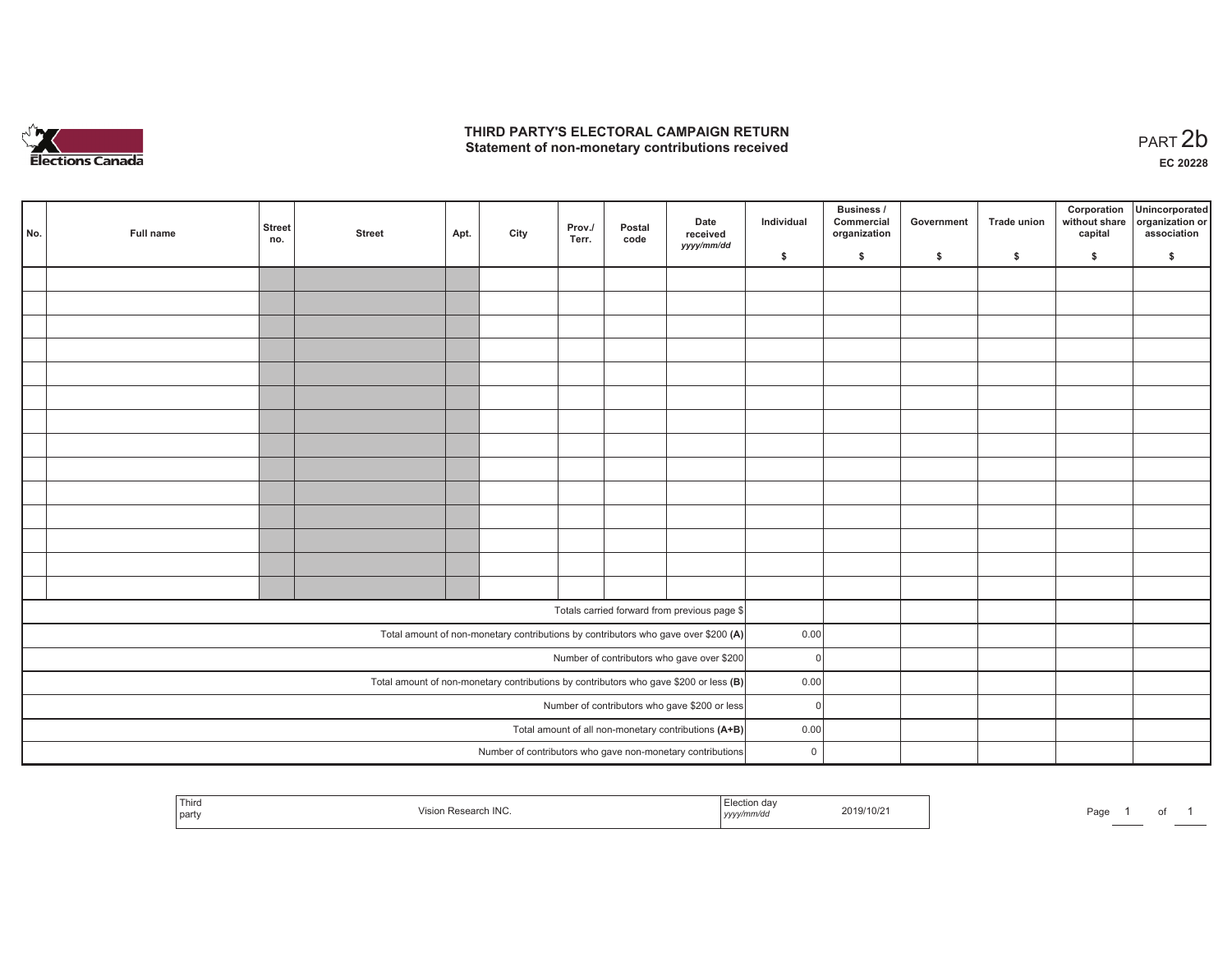

## **THIRD PARTY'S ELECTORAL CAMPAIGN RETURN STATE:** PRACT OF OPPRESS THE STATE STATE STATE STATE STATE STATE STATE STATE STATE STATE START 2C PART 2C STATE STATE STATE STATE STATE STATE STATE STATE STATE STATE STATE STATE STATE STATE STATE STATE STATE STATE STATE S

**EC 20228**

| No. | Full name | <b>Street</b><br>no.                         | <b>Street</b> | Apt.                                                            | City | Prov./<br>Terr. | Postal<br>code                            | Date<br>received                                             | Individual | Business /<br>Commercial<br>organization | Government | <b>Trade union</b> | Corporation<br>capital | Unincorporated<br>without share organization or<br>association |
|-----|-----------|----------------------------------------------|---------------|-----------------------------------------------------------------|------|-----------------|-------------------------------------------|--------------------------------------------------------------|------------|------------------------------------------|------------|--------------------|------------------------|----------------------------------------------------------------|
|     |           |                                              |               |                                                                 |      |                 |                                           | yyyy/mm/dd                                                   | \$         | \$                                       | \$         | \$                 | \$                     | \$                                                             |
|     |           |                                              |               |                                                                 |      |                 |                                           |                                                              |            |                                          |            |                    |                        |                                                                |
|     |           |                                              |               |                                                                 |      |                 |                                           |                                                              |            |                                          |            |                    |                        |                                                                |
|     |           |                                              |               |                                                                 |      |                 |                                           |                                                              |            |                                          |            |                    |                        |                                                                |
|     |           |                                              |               |                                                                 |      |                 |                                           |                                                              |            |                                          |            |                    |                        |                                                                |
|     |           |                                              |               |                                                                 |      |                 |                                           |                                                              |            |                                          |            |                    |                        |                                                                |
|     |           |                                              |               |                                                                 |      |                 |                                           |                                                              |            |                                          |            |                    |                        |                                                                |
|     |           |                                              |               |                                                                 |      |                 |                                           |                                                              |            |                                          |            |                    |                        |                                                                |
|     |           |                                              |               |                                                                 |      |                 |                                           |                                                              |            |                                          |            |                    |                        |                                                                |
|     |           |                                              |               |                                                                 |      |                 |                                           |                                                              |            |                                          |            |                    |                        |                                                                |
|     |           |                                              |               |                                                                 |      |                 |                                           |                                                              |            |                                          |            |                    |                        |                                                                |
|     |           |                                              |               |                                                                 |      |                 |                                           |                                                              |            |                                          |            |                    |                        |                                                                |
|     |           |                                              |               |                                                                 |      |                 |                                           |                                                              |            |                                          |            |                    |                        |                                                                |
|     |           |                                              |               |                                                                 |      |                 |                                           |                                                              |            |                                          |            |                    |                        |                                                                |
|     |           |                                              |               |                                                                 |      |                 |                                           |                                                              |            |                                          |            |                    |                        |                                                                |
|     |           |                                              |               |                                                                 |      |                 |                                           | Totals carried forward from previous page \$                 |            |                                          |            |                    |                        |                                                                |
|     |           |                                              |               |                                                                 |      |                 |                                           | Total amount of loans by lenders who provided over \$200 (A) | 0.00       |                                          |            |                    |                        |                                                                |
|     |           |                                              |               |                                                                 |      |                 | Number of lenders who provided over \$200 | $\Omega$                                                     |            |                                          |            |                    |                        |                                                                |
|     |           |                                              |               | Total amount of loans by lenders who provided \$200 or less (B) | 0.00 |                 |                                           |                                                              |            |                                          |            |                    |                        |                                                                |
|     |           | Number of lenders who provided \$200 or less | $\Omega$      |                                                                 |      |                 |                                           |                                                              |            |                                          |            |                    |                        |                                                                |
|     |           |                                              |               |                                                                 |      |                 |                                           | Total amount of all loans (A+B)                              | 0.00       |                                          |            |                    |                        |                                                                |
|     |           |                                              |               |                                                                 |      |                 |                                           | Number of all lenders who provided loans                     | $\Omega$   |                                          |            |                    |                        |                                                                |

|  | Thirc<br>  party | 18.14<br>191<br>ING. | uav<br>nmrac<br>,,,, | 2019/10/2 | au |  |  |  |
|--|------------------|----------------------|----------------------|-----------|----|--|--|--|
|--|------------------|----------------------|----------------------|-----------|----|--|--|--|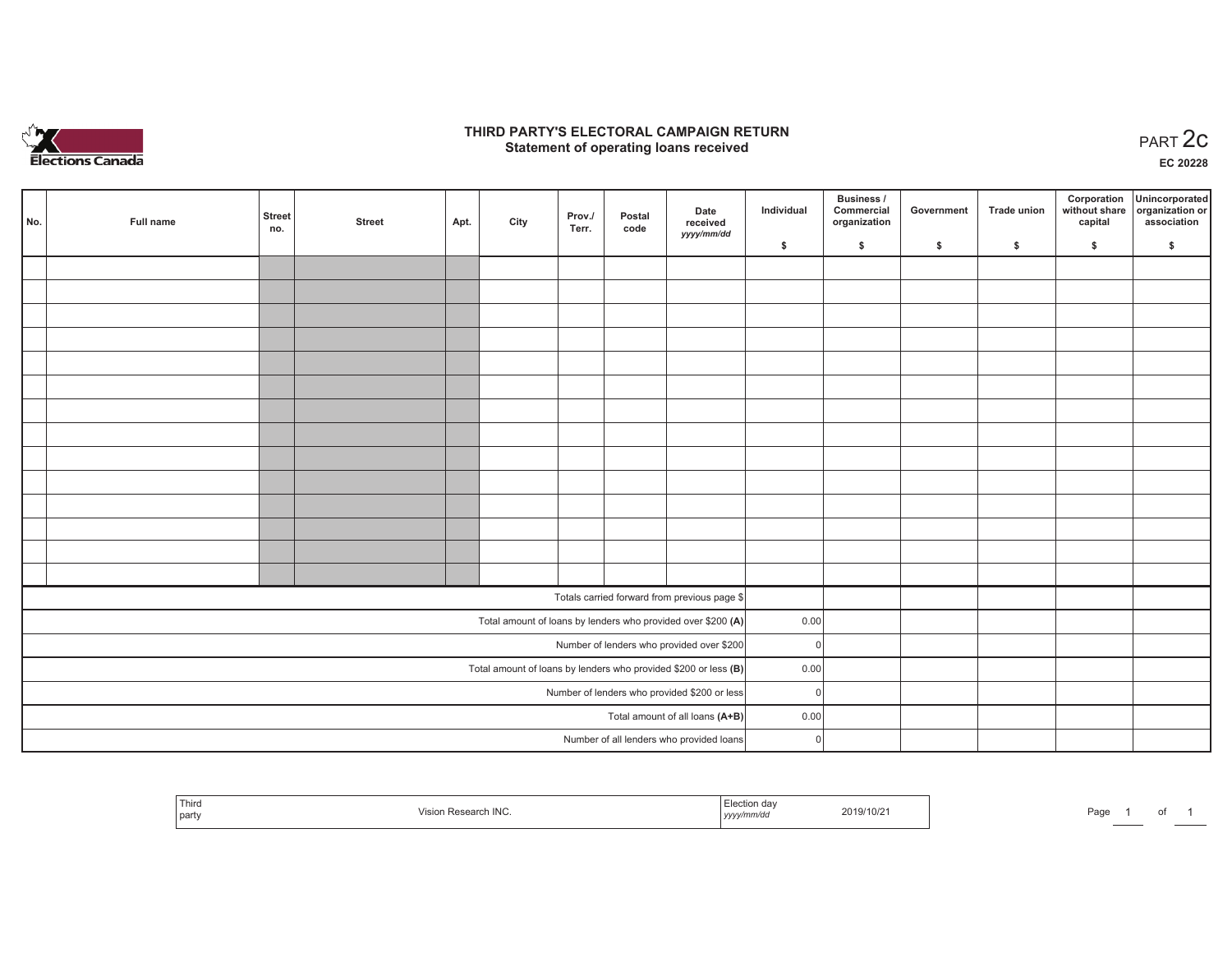

# **THIRD PARTY'S ELECTORAL CAMPAIGN RETURN S** ELECTORAL CAMPAIGN RETURN<br>Summary of inflows PART 2d

| No.   | Type of contributor / lender                    | <b>Monetary</b><br>contributions<br>(Part 2a) | Non-monetary<br>contributions<br>(Part 2b) | Loans<br>(Part 2c) | <b>Total</b> | Number of<br>contributors and<br>lenders |
|-------|-------------------------------------------------|-----------------------------------------------|--------------------------------------------|--------------------|--------------|------------------------------------------|
|       |                                                 | \$                                            | \$                                         | \$                 | \$           |                                          |
| 1.    | Individuals                                     |                                               |                                            |                    |              |                                          |
|       | 2. Businesses / Commercial organizations        |                                               |                                            |                    |              |                                          |
| 3.    | Governments                                     |                                               |                                            |                    |              |                                          |
| 4.    | Trade unions                                    |                                               |                                            |                    |              |                                          |
| 5.    | Corporations without share capital              |                                               |                                            |                    |              |                                          |
|       | 6. Unincorporated organizations or associations |                                               |                                            |                    |              |                                          |
| 7.    | Total (items 1 to 6)                            |                                               |                                            |                    |              |                                          |
| Total |                                                 |                                               |                                            |                    |              |                                          |
|       | 8. Amount of third party's resources used       |                                               |                                            |                    |              |                                          |
|       | 9. Grand total (items $7$ and $8$ )             |                                               |                                            |                    |              |                                          |

| Third<br>the contract of the contract of<br>  party | Research INC.<br>Vision | Election dav<br>.<br>yyyy/mm/dd | 2019/10/21 |
|-----------------------------------------------------|-------------------------|---------------------------------|------------|
|-----------------------------------------------------|-------------------------|---------------------------------|------------|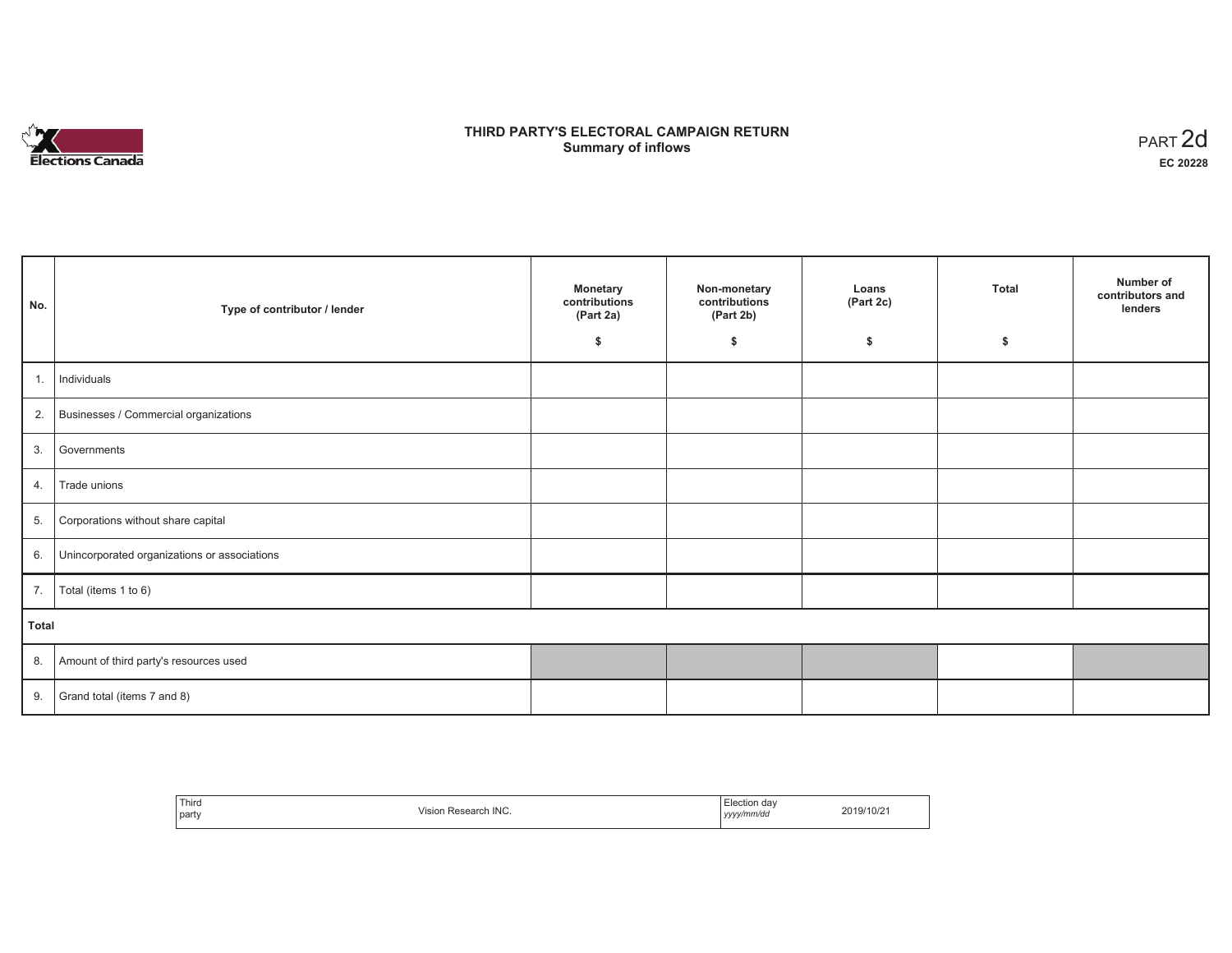

# **THIRD PARTY'S ELECTORAL CAMPAIGN RETURN Statement of expenses incurred for regulated activities that take place during the pre-election period**  *(Only applicable to a fixed-date general election)*

For a list of expense types, expense categories and expense subcategories, refer to Annex II in the Instructions.

| No.      | Date<br>incurred<br>yyyy/mm/dd | <b>ED Code</b><br>(if applicable) | Supplier | <b>Expense type</b> | Expense<br>category | Expense<br>subcategory | <b>Starting date</b><br>of activity,<br>advertisement<br>or survey<br>yyyy/mm/dd | Ending date<br>of activity,<br>advertisement<br>or survey<br>yyyy/mm/dd | Place of activity or<br>advertisement        | <b>Expense amount</b><br>\$ |
|----------|--------------------------------|-----------------------------------|----------|---------------------|---------------------|------------------------|----------------------------------------------------------------------------------|-------------------------------------------------------------------------|----------------------------------------------|-----------------------------|
|          |                                |                                   |          |                     |                     |                        |                                                                                  |                                                                         |                                              |                             |
|          |                                |                                   |          |                     |                     |                        |                                                                                  |                                                                         |                                              |                             |
|          |                                |                                   |          |                     |                     |                        |                                                                                  |                                                                         |                                              |                             |
|          |                                |                                   |          |                     |                     |                        |                                                                                  |                                                                         |                                              |                             |
|          |                                |                                   |          |                     |                     |                        |                                                                                  |                                                                         |                                              |                             |
|          |                                |                                   |          |                     |                     |                        |                                                                                  |                                                                         |                                              |                             |
|          |                                |                                   |          |                     |                     |                        |                                                                                  |                                                                         |                                              |                             |
|          |                                |                                   |          |                     |                     |                        |                                                                                  |                                                                         |                                              |                             |
|          |                                |                                   |          |                     |                     |                        |                                                                                  |                                                                         |                                              |                             |
|          |                                |                                   |          |                     |                     |                        |                                                                                  |                                                                         |                                              |                             |
|          |                                |                                   |          |                     |                     |                        |                                                                                  |                                                                         |                                              |                             |
|          |                                |                                   |          |                     |                     |                        |                                                                                  |                                                                         |                                              |                             |
|          |                                |                                   |          |                     |                     |                        |                                                                                  |                                                                         |                                              |                             |
|          |                                |                                   |          |                     |                     |                        |                                                                                  |                                                                         |                                              |                             |
|          |                                |                                   |          |                     |                     |                        |                                                                                  |                                                                         |                                              |                             |
|          |                                |                                   |          |                     |                     |                        |                                                                                  |                                                                         |                                              |                             |
|          |                                |                                   |          |                     |                     |                        |                                                                                  |                                                                         |                                              |                             |
|          |                                |                                   |          |                     |                     |                        |                                                                                  |                                                                         | Totals carried forward from previous page \$ | 0.00                        |
| Total \$ |                                |                                   |          |                     |                     | 0.00                   |                                                                                  |                                                                         |                                              |                             |

| <sup>'</sup> Third<br>  party | Visior<br>in Research INC. | the company's con-<br>Election day<br>2019/10/2<br>.<br>yyyy/mm/dd | Page |
|-------------------------------|----------------------------|--------------------------------------------------------------------|------|
|-------------------------------|----------------------------|--------------------------------------------------------------------|------|

 $_{\sf PART}$ 3a **EC 20228**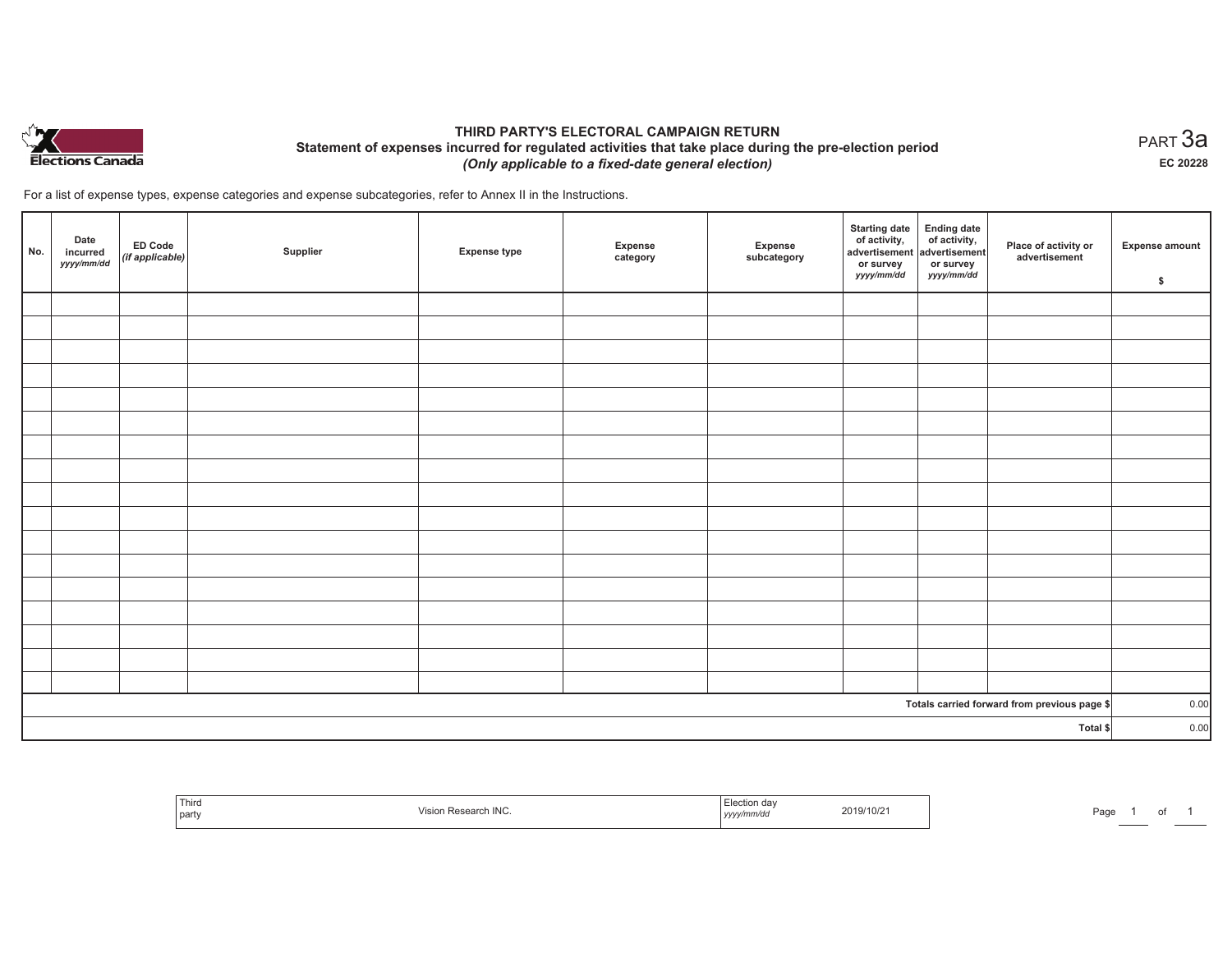

# **THIRD PARTY'S ELECTORAL CAMPAIGN RETURN Statement of expenses incurred for regulated activities that take place during the election period**<br>PART  $3\mathsf{b}$

**EC 20228**

For a list of expense types, expense categories and expense subcategories, refer to Annex II in the Instructions.

| No.      | Date<br>incurred<br>yyyy/mm/dd | ED Code<br>(if applicable) | Supplier | <b>Expense type</b> | Expense<br>category | Expense<br>subcategory | Starting date Ending date<br>of activity, of activity,<br>advertisement advertisement<br>or survey<br>yyyy/mm/dd | or survey<br>yyyy/mm/dd | Place of activity or<br>advertisement        | <b>Expense amount</b><br>\$ |
|----------|--------------------------------|----------------------------|----------|---------------------|---------------------|------------------------|------------------------------------------------------------------------------------------------------------------|-------------------------|----------------------------------------------|-----------------------------|
|          |                                |                            |          |                     |                     |                        |                                                                                                                  |                         |                                              |                             |
|          |                                |                            |          |                     |                     |                        |                                                                                                                  |                         |                                              |                             |
|          |                                |                            |          |                     |                     |                        |                                                                                                                  |                         |                                              |                             |
|          |                                |                            |          |                     |                     |                        |                                                                                                                  |                         |                                              |                             |
|          |                                |                            |          |                     |                     |                        |                                                                                                                  |                         |                                              |                             |
|          |                                |                            |          |                     |                     |                        |                                                                                                                  |                         |                                              |                             |
|          |                                |                            |          |                     |                     |                        |                                                                                                                  |                         |                                              |                             |
|          |                                |                            |          |                     |                     |                        |                                                                                                                  |                         |                                              |                             |
|          |                                |                            |          |                     |                     |                        |                                                                                                                  |                         |                                              |                             |
|          |                                |                            |          |                     |                     |                        |                                                                                                                  |                         |                                              |                             |
|          |                                |                            |          |                     |                     |                        |                                                                                                                  |                         |                                              |                             |
|          |                                |                            |          |                     |                     |                        |                                                                                                                  |                         |                                              |                             |
|          |                                |                            |          |                     |                     |                        |                                                                                                                  |                         |                                              |                             |
|          |                                |                            |          |                     |                     |                        |                                                                                                                  |                         |                                              |                             |
|          |                                |                            |          |                     |                     |                        |                                                                                                                  |                         |                                              |                             |
|          |                                |                            |          |                     |                     |                        |                                                                                                                  |                         |                                              |                             |
|          |                                |                            |          |                     |                     |                        |                                                                                                                  |                         |                                              |                             |
|          |                                |                            |          |                     |                     |                        |                                                                                                                  |                         | Totals carried forward from previous page \$ | 0.00                        |
| Total \$ |                                |                            |          |                     |                     | 0.00                   |                                                                                                                  |                         |                                              |                             |

| ' Third<br>part | IIVU.<br><b>AU</b> | .<br>,,,,, | TUIZ | ിറ്റ<br>'dü |  |  |  |
|-----------------|--------------------|------------|------|-------------|--|--|--|
|-----------------|--------------------|------------|------|-------------|--|--|--|